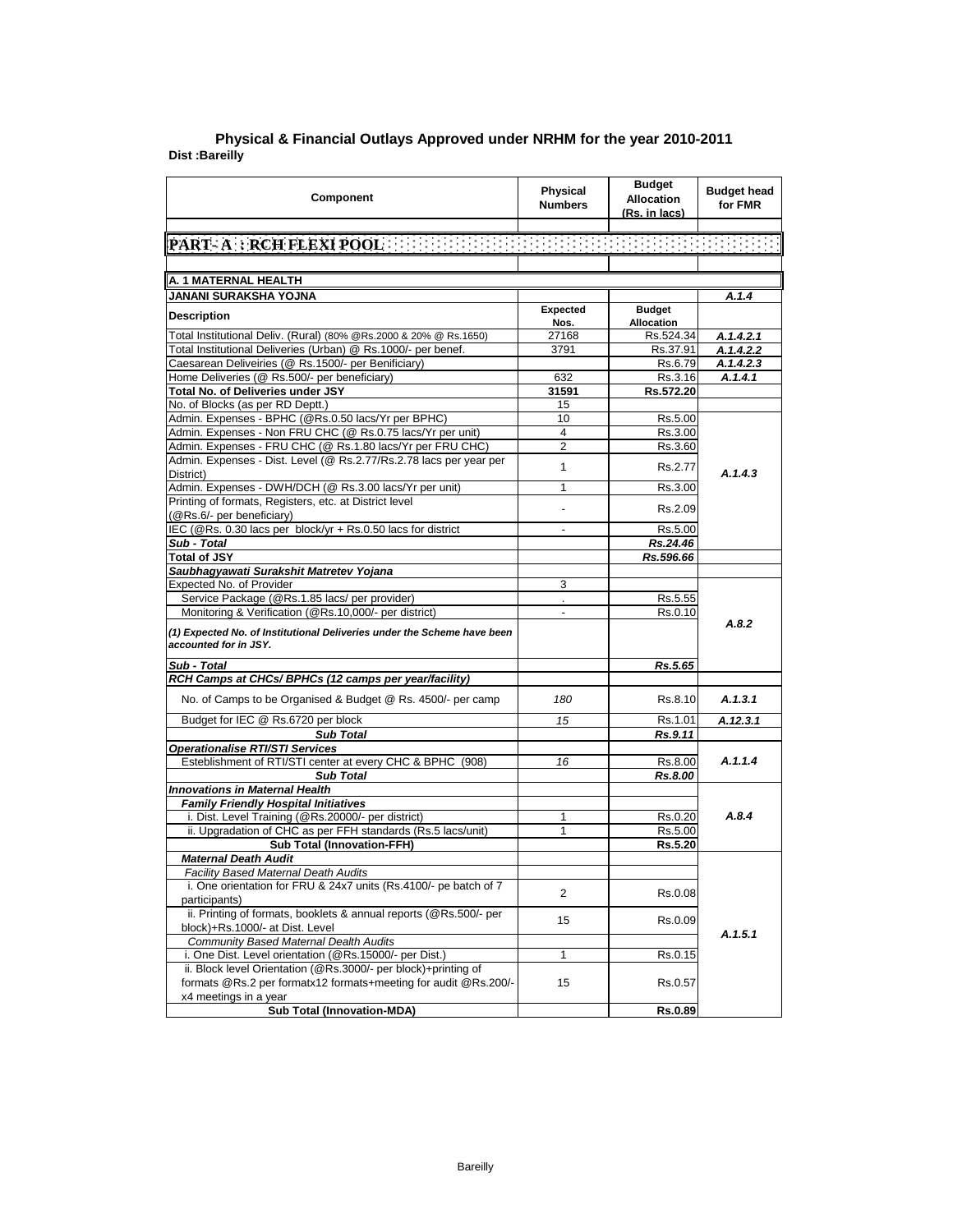| Component                                                                            | Physical<br><b>Numbers</b> | <b>Budget</b><br><b>Allocation</b><br>(Rs. in lacs) | <b>Budget head</b><br>for FMR |
|--------------------------------------------------------------------------------------|----------------------------|-----------------------------------------------------|-------------------------------|
| <b>Pregnant Women &amp; Child Tracking</b>                                           |                            |                                                     |                               |
| i. Orientation Workshop                                                              |                            |                                                     |                               |
| (a) At Dist. Level                                                                   | 1                          | Rs.0.28                                             | A.10.3                        |
| (b) At Block Level @ Rs.6500/- block                                                 | 15                         | Rs.0.98                                             |                               |
| ii. Printing of formats (730 format/block @Rs.2 per format)                          | 10950                      | Rs.0.22                                             |                               |
| Sub Total (Innovation-Preg. Women & child tracking)                                  |                            | Rs.1.47                                             |                               |
| <b>Strengthening of Sub Centers Accridited under JSY</b>                             |                            |                                                     |                               |
| Dissemination meeting in the District @ Rs 5000/-                                    | 1                          | Rs.0.05                                             |                               |
| Upgradation of Sub Centre in Dist (From State Level)                                 | 73                         | Rs.0.00                                             | A.1.1.5                       |
| Sub Total (Innovation-S.C. Accridited under JSY))                                    |                            | Rs.0.05                                             |                               |
| Sub Total (Innovation in Maternal Health)                                            |                            | Rs.7.61                                             |                               |
| Sub-Total (Maternal Health)                                                          |                            | Rs.627.03                                           |                               |
| <b>A.2 CHILD HEALTH</b>                                                              |                            |                                                     |                               |
| Comprehensive Child Survival Programme (CCSP)                                        |                            |                                                     |                               |
| CCSP Training - FBNC (in 1st & 2nd phase districts only)                             |                            |                                                     |                               |
| Training Site - District Women Hospital                                              |                            |                                                     |                               |
| <b>Expected No. of Participants</b>                                                  | 0                          |                                                     |                               |
| No. of Batches to be Organised and Budget @ Rs.12,000 per Batch                      | 0                          | Rs.0.00                                             | A.11.5.2                      |
| No. of Batches to be Supervised and Budget @ Rs.3,200 per Batch                      | 0                          | Rs.0.00                                             |                               |
| Sub - Total                                                                          |                            | Rs.0.000                                            |                               |
| Training at Medical College under CCSP Prog                                          |                            |                                                     |                               |
| Support staff to Medical Collage                                                     |                            | Rs.0.00                                             | A.11.5.2                      |
| Physicians training/F-IMNCI                                                          |                            | Rs.0.00                                             |                               |
| <b>Sub Total</b>                                                                     |                            | Rs.0.000                                            |                               |
| CCSP Training - NSSK (in 3rd phase districts only)                                   |                            |                                                     |                               |
| Training Site - District Women Hospital                                              |                            |                                                     |                               |
| <b>Expected No. of Participants</b>                                                  | 120                        |                                                     |                               |
| No. of Batches to be Organised and Budget @ Rs.38,500 per Batch                      | $\overline{7}$             | Rs.2.70                                             | A.11.5.5                      |
| No. of Batches to be Supervised and Budget @ Rs.3,500 per Batch                      | 2                          | Rs.0.07                                             |                               |
| Sub - Total                                                                          |                            | <b>Rs.2.77</b>                                      |                               |
| CCSP Training of ASHAs, ANMs, LHVs - (1st & 2nd Phase<br>Districts)                  |                            |                                                     |                               |
| Expected No. of Participants (approx. 24 per batch)                                  | 0                          |                                                     |                               |
|                                                                                      |                            |                                                     | A.11.5.1                      |
| No. of Batches to be Organised and Budget @ Rs.1,65,000 per Batch                    | 0                          | Rs.0.00                                             |                               |
| No. of Batches of ToT and Budget @ Rs.2,39,000 per Batch<br>Sub - Total              | 0                          | Rs.0.00<br>Rs.0.00                                  |                               |
| CCSP Training of ASHAs, ANMs, LHVs - (3rd Phase Districts)                           |                            |                                                     |                               |
| Expected No. of Participants (approx. 24 per batch)                                  | 500                        |                                                     |                               |
| No. of Batches to be Organised and Budget @ Rs.1,65,000 per Batch                    | 20                         | Rs.33.00                                            | A.11.5.1                      |
| No. of Batches of ToT and Budget @ Rs.2,39,000 per Batch                             | 1                          | Rs.2.39                                             |                               |
| Sub - Total                                                                          |                            | Rs.35.390                                           |                               |
| CCSP Training of Supervisors (in 1st & 2nd phase districts<br>only)                  |                            |                                                     |                               |
| No. of Batches (16 participants) to be Organised and Budget @<br>Rs.24,500 per Batch | 0                          | Rs.0.000                                            | A.11.5.1                      |
| No. of Batches to be Supervised and Budget for Observer Visit @                      | 0                          | Rs.0.00                                             |                               |
| Rs.3,200 per Batch                                                                   |                            |                                                     |                               |
| Sub - Total                                                                          |                            | Rs.0.000                                            |                               |
| <b>Site Stregthening</b>                                                             |                            |                                                     |                               |
| Strengthening of FBNC/NSSK Site (@ Rs.30,000/- per site)                             | 1                          | Rs.0.50                                             | A.11.5.1                      |
| Strengthening of CCSP Training Site (@ Rs.2,33,500/- per site)<br><b>Sub Total</b>   | 1                          | Rs.2.34<br>Rs.2.84                                  |                               |
| Establishment, Operationalisation & Construction of SNCU                             |                            |                                                     |                               |
| Establishment and Operating Exp. Of old SNCU in 7 Dist. @Rs.25                       | 0                          | Rs.0.0                                              | A.2.2                         |
| lacs<br>Construction of of new SNCU in 5 Dist. (@Rs.30 lacs)                         | $\mathbf 0$                | Rs.0.0                                              |                               |
| Sub - Total                                                                          |                            |                                                     | A.9.2.2                       |
| Infant death audit (Aligarh & Banda only)                                            |                            | Rs.0.0                                              |                               |
| No. of blocks in the district                                                        | 0                          | Rs.0.0                                              | A.2.8                         |
| Sub - Total                                                                          |                            | Rs.0.00                                             |                               |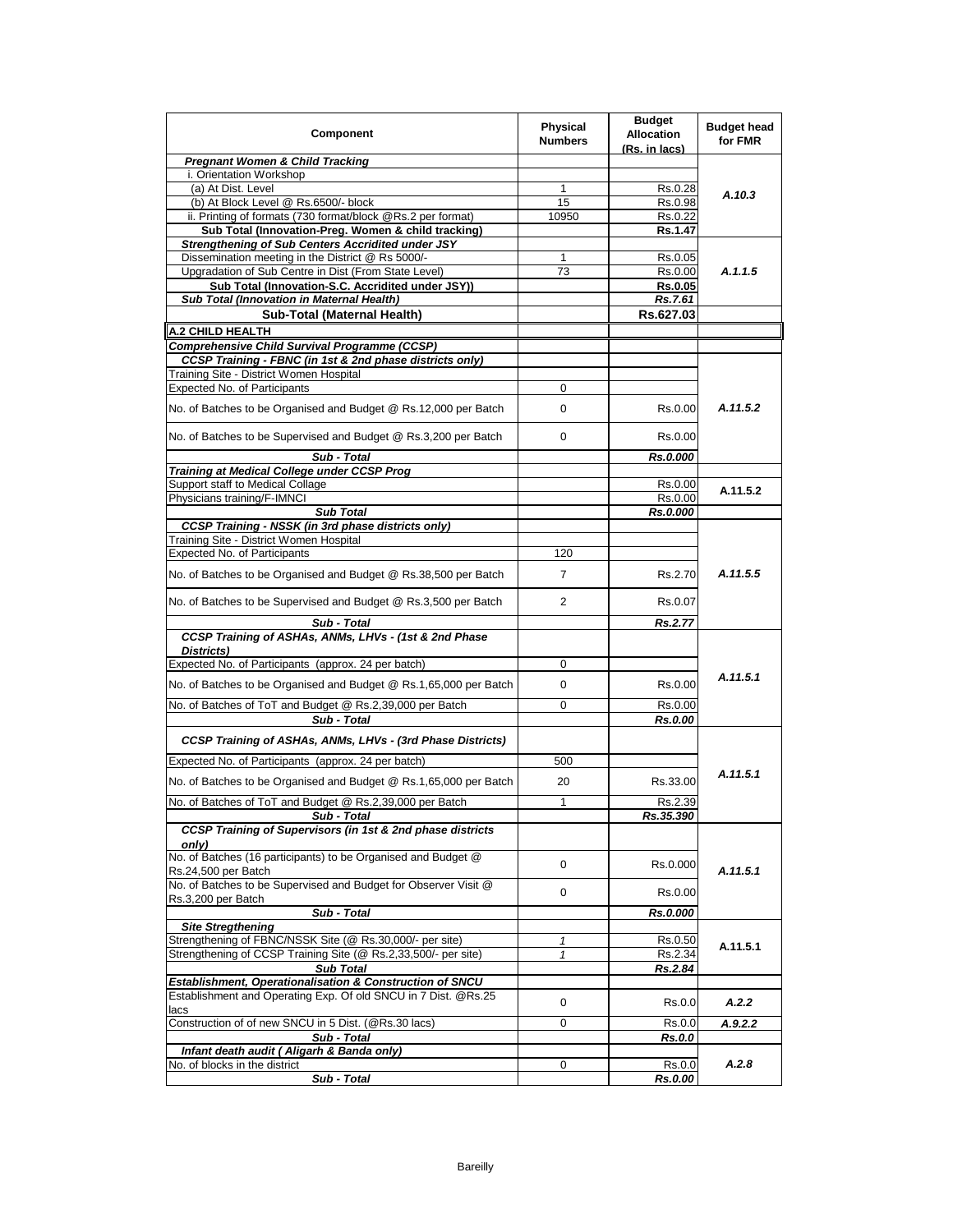| <b>Component</b>                                                                                                           | Physical<br><b>Numbers</b> | <b>Budget</b><br><b>Allocation</b><br>(Rs. in lacs) | <b>Budget head</b><br>for FMR |
|----------------------------------------------------------------------------------------------------------------------------|----------------------------|-----------------------------------------------------|-------------------------------|
| Infant & Young Child feeding (IYCF)                                                                                        |                            |                                                     |                               |
| Mass Awareness Campaign during World Breastfeeding Week                                                                    | 1                          | Rs.0.50                                             | A.2.5                         |
| Sub - Total                                                                                                                |                            | <b>Rs.0.50</b>                                      |                               |
| Supportive Supervision through Reputed Institutions (for 1st<br>& 2nd pase districts only)                                 |                            |                                                     |                               |
| One Supervisor per block @ Rs.5,000/- p.m. for 12 months                                                                   | $\mathbf 0$                | Rs.0.0                                              |                               |
| Mobility for supervisors @ Rs.3,000/- p.m. for 12 months                                                                   | 0                          | Rs.0.0                                              |                               |
| Institutional support @ Rs.5,000/- p.m. for 12 months                                                                      | 0                          | Rs.0.0                                              |                               |
| Sub - Total                                                                                                                |                            | Rs.0.00                                             |                               |
| Sub-Total (CCSP)                                                                                                           |                            | Rs.41.49                                            |                               |
| Implementation of Bal Swasthya Poshan Mah (BSPM)                                                                           |                            |                                                     |                               |
| Joint Meetings of Health & ICDS - 2 Planning Meetings at District<br>Level in a year @ Rs. 5000/- per meeting for 2 Rounds | 1 Dist.                    | Rs.0.10                                             |                               |
| Joint planning meeting of health and ICDS at Block level Rs. 2000 per                                                      |                            |                                                     |                               |
| meeting for 2 rounds                                                                                                       | 15 Blocks                  | Rs.0.60                                             |                               |
| Joint Orientation of ASHAs & ANMs (@Rs. 25/- per participant) for 2<br>Rounds                                              | 2901 ANM and<br>AWW        | Rs.1.45                                             | A.2.7                         |
| Printing of Guidelines, Reporting & Monitoring Formats (@ Rs.2,000/- per<br>block/round) for 2 rounds                      | 15 Blocks                  | Rs.0.60                                             |                               |
| Dissemination meeting at District level Rs. 5000 per meeting per<br>District for 2 Rounds                                  | 1 Dist.                    | Rs.0.10                                             |                               |
| Sub - Total                                                                                                                |                            | Rs.2.85                                             |                               |
| <b>School Health Programme</b>                                                                                             |                            |                                                     |                               |
| Total No. of Blocks in the district                                                                                        | 15                         |                                                     |                               |
| No. of Schools to be covered (60 Schools per block)                                                                        | 900                        |                                                     |                               |
| <b>District Sensitization workshop</b>                                                                                     | 1                          | Rs. 0.15                                            |                               |
| Contingencies for printing of Health Card, etc. (@Rs.500/- per school)                                                     | 900                        | Rs. 4.50                                            |                               |
| Budget for Mobility (@Rs.300 per visit x 1 visit)                                                                          | 900                        | Rs. 2.70                                            |                               |
| Sub Total (Prog. Implementation)                                                                                           |                            | Rs. 7.35                                            |                               |
| Traning program for 40 schools per block (where                                                                            |                            |                                                     |                               |
| program is already running)                                                                                                | 600                        |                                                     |                               |
| Training of District Trainers- Honorarium to district traininer @ Rs. 350<br>*2days                                        | 3                          | Rs. 0.02                                            |                               |
| Honorarium to traininees from block@ Rs. 400 *2days per block                                                              | 45                         | Rs. 0.36                                            |                               |
| Training of Block Trainers - Honorarium to block resource persons @                                                        |                            |                                                     | A.2.4                         |
| Rs. 300 *2days*2 batches per block                                                                                         | 45                         | Rs. 0.54                                            |                               |
| Honararium to Teachers @ Rs. 250*2 teachers per school *2 days                                                             | 1200                       | Rs. 6.00                                            |                               |
| <b>Sub Total (Training)</b>                                                                                                |                            | Rs. 6.92                                            |                               |
| For training program unspent balance is available at the district                                                          |                            | Rs. 4.41                                            |                               |
| <b>Actual Allocation for training</b>                                                                                      |                            | Rs. 2.51                                            |                               |
| Weighing scale, Ht./Wt Charts, Measuring tape etc. @ Rs1000 per<br>school x 20 new schools/block                           | 300                        | Rs. 0.00                                            |                               |
| Procurement of IFA tablets (30 mg tablets) for all schools                                                                 | 13500000                   | Rs. 0.00                                            |                               |
| Procurement of deworming tablets for all schools                                                                           | 270000                     | Rs. 0.00                                            |                               |
| <b>Sub Total (Procurement)</b>                                                                                             |                            | Rs. 0.00                                            |                               |
| <b>Total (School Health)</b>                                                                                               |                            | Rs. 9.86                                            |                               |
| Sub-Total (Child Health)                                                                                                   |                            | Rs.54.20                                            |                               |
| A3. Family Planning                                                                                                        |                            |                                                     |                               |
| <b>Terminal/Limiting Methods</b>                                                                                           |                            |                                                     | A.3.1                         |
| Dissemination of manuals on sterilization standards & quality                                                              |                            |                                                     |                               |
| assurance of sterilization services                                                                                        | $\mathbf{1}$               | Rs. 0.40                                            | A.3.1.1                       |
| NSV Camps in Districts (6 camps/dist. @ Rs.35,000/- per camp)<br>Compensation for Female Sterilization                     | 6                          | Rs. 2.10<br>Rs. 65.37                               | A.3.1.3                       |
| <b>Compensation for Male Sterilization</b>                                                                                 | 6537<br>470                | Rs. 7.05                                            | A.3.1.4<br>A.3.1.5            |
| Accrediation of private providers of sterilization services                                                                |                            |                                                     |                               |
| <b>Female Sterilization</b>                                                                                                |                            | Rs. 0.50                                            | A.3.1.6                       |
| Male Sterilization (NSV)                                                                                                   |                            | Rs. 0.10                                            |                               |
| <b>Spacing Methods</b>                                                                                                     |                            |                                                     | A.3.2                         |
| IUD services at health facilities/compensation                                                                             | 24556                      | Rs. 4.91                                            | A.3.2.2                       |
| Accrediation of private providers of IUD services                                                                          |                            | Rs. 0.05                                            | A.3.2.3                       |
| Family Welfare Counsellor@9000 per month                                                                                   | 3                          | Rs. 3.24                                            |                               |
| <b>Sub Total</b>                                                                                                           |                            | Rs. 83.72                                           | A.9.1.5                       |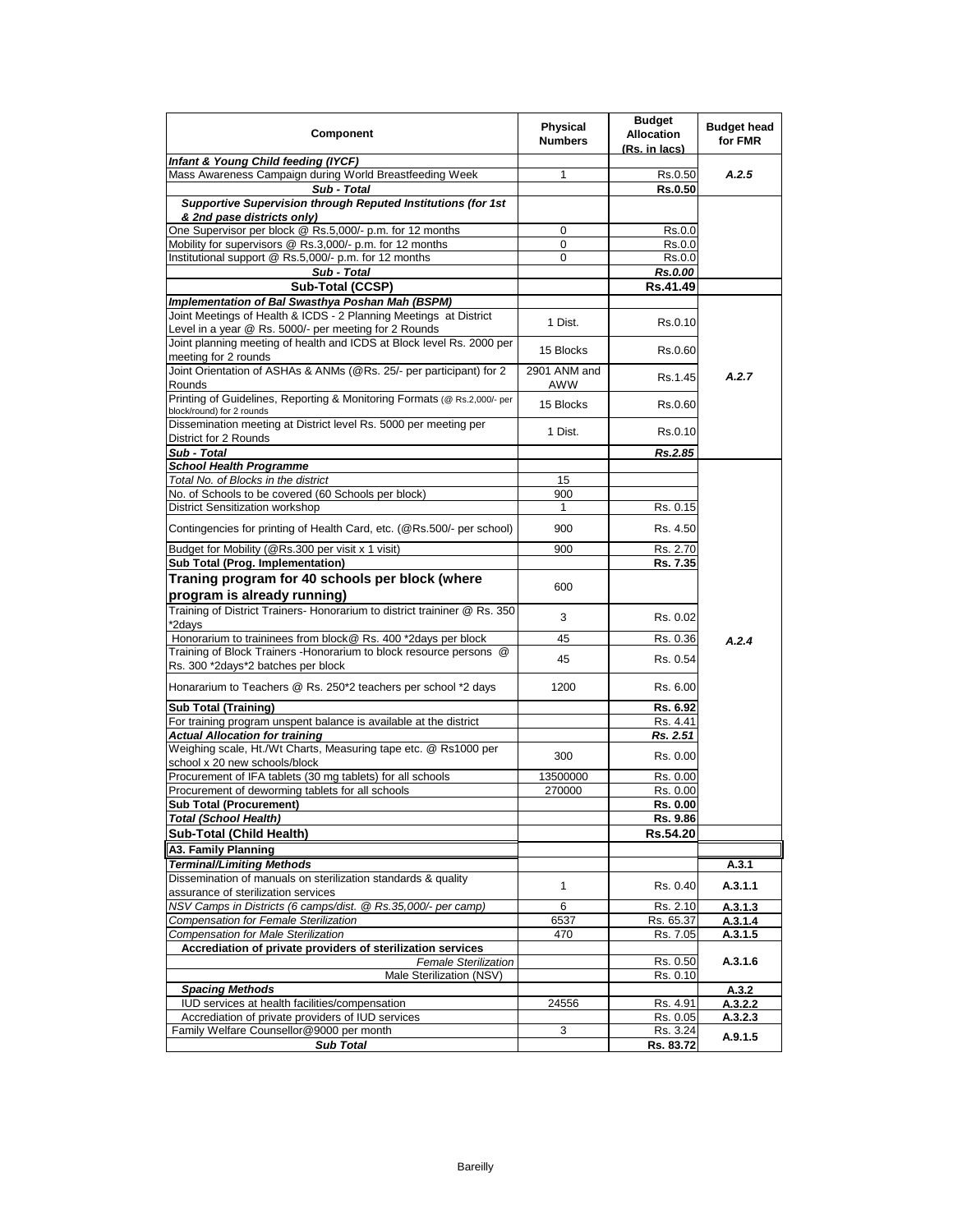| <b>Physical</b><br>Component<br><b>Allocation</b><br><b>Numbers</b><br>(Rs. in lacs)                                                                                          | <b>Budget head</b><br>for FMR |
|-------------------------------------------------------------------------------------------------------------------------------------------------------------------------------|-------------------------------|
| <b>PCPNDT and Sex-Ratio</b>                                                                                                                                                   |                               |
| Visit of District Inspection & Monitoring Committee<br>10<br>Rs. 0.10                                                                                                         | A.8.1                         |
| Sensitization Workshop at District level<br>$\mathbf{1}$<br>Rs. 0.40                                                                                                          |                               |
| Organising Competions at Inter/Degree Colleges<br>3<br>Rs. 0.10                                                                                                               |                               |
| Orientation of members of Dist advisory committee at Division<br>Rs. 0.10                                                                                                     |                               |
| <b>IEC Activities &amp; Conigency</b>                                                                                                                                         |                               |
| <b>IEC Activities</b><br>Rs. 0.60                                                                                                                                             |                               |
| Contigency<br>Rs. 0.06                                                                                                                                                        | A.12.4                        |
| TA/DA to Dist. level Staff for attending workshop, training, meetings<br>Rs. 0.20                                                                                             |                               |
| <b>Sub Total</b><br>Rs. 1.56                                                                                                                                                  |                               |
| <b>Sub-Total (Family Planning)</b><br>Rs.85.28                                                                                                                                |                               |
| A.4 ARSH                                                                                                                                                                      |                               |
| Saloni Scheme                                                                                                                                                                 |                               |
| No. of Blocks in District<br>15                                                                                                                                               | A.4.1                         |
| No. of Schools to be covered (10 Schools per block)<br>150                                                                                                                    |                               |
| No. of Benificiaries (150 per school)<br>22500                                                                                                                                |                               |
| Sensitization Workshop at District level<br>Rs. 0.15<br>1                                                                                                                     |                               |
| Budget for Visit of Medical Team (@Rs.300/- per visit x 2 visits per<br>300<br>Rs. 0.90<br>school)                                                                            | A.4.2                         |
| Budget for Preparing Saloni Sabha (Rs.300/- p.m. per school x 10<br>1500<br>Rs. 4.50<br>months)                                                                               |                               |
| Procurement of IFA tablets (100 mg tablets) for all schools<br>1080000<br>Rs.0.00                                                                                             |                               |
| Procurement of deworming tablets for all schools 2 tab/Benf.<br>45000<br>Rs.0.00                                                                                              | A.13.2.5                      |
| <b>Sub-Total (Adolescent Health)</b><br>Rs.5.55                                                                                                                               |                               |
| A.5 Urban RCH                                                                                                                                                                 |                               |
| <b>Urban RCH plan /activities</b>                                                                                                                                             |                               |
| <b>Building</b><br>2.52<br>3                                                                                                                                                  |                               |
| Manpower(1Doctor @ 24000/month,1Staff Nurse@ 15000/month,2                                                                                                                    |                               |
| ANMs@9000/month,2 Security guards @ 4000/month,1 Ayah<br>3<br>25.56                                                                                                           |                               |
| 4000/month,& 1 Sweeper 2000/month                                                                                                                                             |                               |
| 3<br>Other Expenses<br>1.22                                                                                                                                                   | A.5.1                         |
| IEC<br>3<br>0.3                                                                                                                                                               |                               |
| <b>Subtotal</b><br>29.6                                                                                                                                                       |                               |
| The cost of Drugs(Rs 10,000/month/Health post) and consumables(Rs 3,000/month/Health Post) for Urban<br>RCH amounting to Rs 4.68 Lacs would be met from the Mission Flexipool |                               |
| <b>A9. INFRASTRUCTURE &amp; HR</b>                                                                                                                                            |                               |
|                                                                                                                                                                               |                               |
| <b>Contractual Staff &amp; Services</b>                                                                                                                                       |                               |
| <b>Position</b><br>No.<br><b>Budget</b><br>Contractual ANM (@Rs.9000/- pm)<br>85<br>Rs. 91.80                                                                                 |                               |
| Staff Nurse in the district (@Rs.15000/- pm)<br>32<br>Rs. 57.60                                                                                                               | A.9.1.1<br>A.9.1.3            |
| MBBS (Male/Female) @ Rs.30000/- pm<br>$\overline{7}$<br>Rs. 25.20                                                                                                             |                               |
| Specialist at On Call basis for CHC (@ Rs.1000/- per visit) No. of calls                                                                                                      |                               |
| Rs. 1.00<br>for 6 moths<br>100                                                                                                                                                |                               |
| Specialist at On Call basis for Dist. Hospital (Male)/DCH(@ Rs.1000/-                                                                                                         |                               |
| Rs. 2.00<br>200<br>per visit)                                                                                                                                                 | A.9.1.4                       |
| Specialist at Dist. Hospital (Male)/DCH(@ Rs.40000/- pm for<br>Rs. 8.40<br>$\overline{c}$<br>MS/MD/MDS & @Rs.35000/- for Diploma holders)                                     |                               |
|                                                                                                                                                                               |                               |
| Specialist at DWH/DCH (@ Rs.40000/- pm for MS/MD/MDS &<br>Rs. 8.40<br>@Rs.35000/- for Diploma holders)/MBBS(LMO if already on contract)                                       |                               |
| $\sqrt{2}$<br>Paramedical staff/LT for CHC (@ Rs.9000/- pm)<br>6                                                                                                              |                               |
| Rs. 6.48<br>Paramedical staff for DH/DWH/DCH (@ Rs.9000/- pm)<br>2<br>Rs. 2.16                                                                                                | A.9.1.5                       |
| Data Assistant (@ Rs.8000/- pm)<br>2<br>Rs. 1.92                                                                                                                              |                               |
|                                                                                                                                                                               |                               |
| Rs.204.96<br><b>Sub-Total (Human Resources)</b>                                                                                                                               |                               |
| A.10. INSTITUTIONAL STRENGTHENING                                                                                                                                             |                               |
| Logistics Management/Improvement                                                                                                                                              |                               |
| <b>Stregthening of Logistic Management</b>                                                                                                                                    |                               |
| Divisional logistic management<br>1<br>Rs. 9.16                                                                                                                               |                               |
| <b>Transportation of Logistic</b>                                                                                                                                             | A.10.2                        |
| Divisional level @ Rs 50000/-<br>$\mathbf{1}$<br>Rs. 0.50<br>District level @ Rs 30000/-<br>$\mathbf{1}$<br>Rs. 0.30                                                          |                               |
| Block level @ Rs 12000/-<br>15<br>Rs. 1.80                                                                                                                                    |                               |
| Rs.11.76<br><b>Sub-Total (Logistics Strengthening)</b>                                                                                                                        |                               |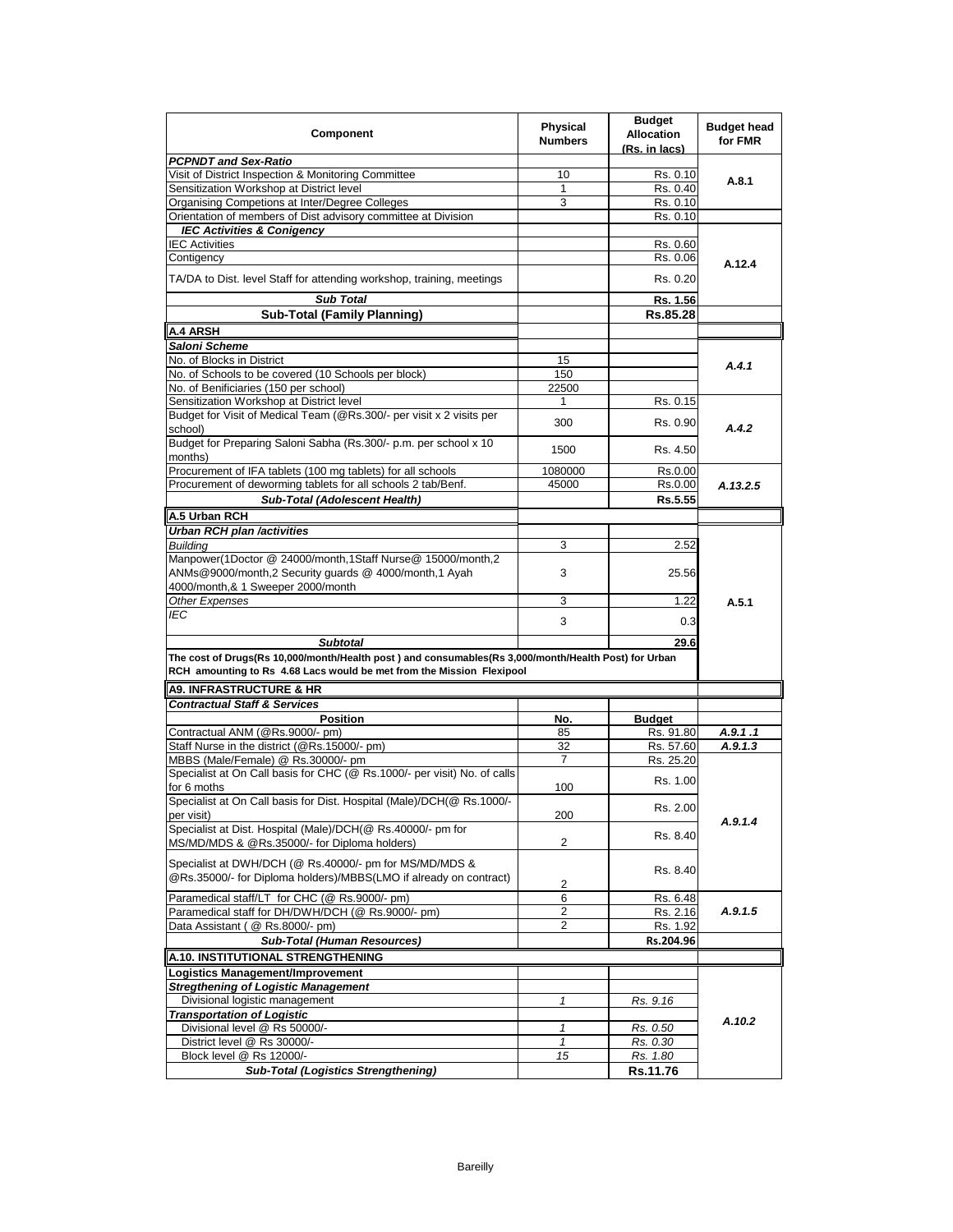| <b>Component</b>                                      | Physical<br><b>Numbers</b>   | <b>Budget</b><br><b>Allocation</b><br>(Rs. in lacs) | <b>Budget head</b><br>for FMR |
|-------------------------------------------------------|------------------------------|-----------------------------------------------------|-------------------------------|
| <b>Rent for Sub-Centres</b>                           |                              |                                                     |                               |
| No. of SCs in Rented Bldgs & Budget @ Rs. 250/- p.m.  | 212                          | Rs.6.36                                             | A.10.4                        |
| <b>Sub-Total (Sub Center Rent)</b>                    |                              | Rs.6.36                                             |                               |
| <b>A.11 TRAINING</b>                                  |                              |                                                     |                               |
| Training- Skill Birth Attendant                       |                              |                                                     |                               |
| <b>Training at DWH/Combined Hosp</b>                  |                              |                                                     |                               |
| Target at DWH                                         | 40                           |                                                     |                               |
| No. of Particpants per batch                          | 4                            |                                                     |                               |
| No. of Batches                                        | 10                           | Rs.11.04                                            |                               |
| New Site Stregthening at DWH                          | $\qquad \qquad \blacksquare$ |                                                     |                               |
| Existing site stregthening                            |                              | Rs.0.40                                             |                               |
| Sub-Total (DWH-SBA)                                   |                              | Rs.11.44                                            |                               |
| Training at FRU/24X7                                  |                              |                                                     | A.11.3.1                      |
| Name of the selected Training Site FRU/24X7           |                              |                                                     |                               |
| Target at FRU/24X7                                    | $\Omega$                     |                                                     |                               |
| No. of Particpants per batch                          | $\Omega$                     |                                                     |                               |
| No. of Batches                                        | 0                            | Rs.0.00                                             |                               |
| New Site Stregthening at FRU                          |                              | Rs.0.00                                             |                               |
| Existing site stregthening                            |                              | Rs.0.00                                             |                               |
| Sub-Total (FRU-SBA)                                   |                              | <b>Rs.0.00</b>                                      |                               |
| Sub-Total(SBA Training)                               |                              | Rs.11.44                                            |                               |
| <b>A.14 PROGRAM MANAGEMENT</b>                        |                              |                                                     |                               |
| Personal & Other Expense of Dist. PMU (Rs.94500/- pm) |                              | Rs.11.34                                            | A.14.2                        |
| Operational Cost (Rs. 60000/- pm)                     |                              | Rs.7.20                                             | A.14.4                        |
| <b>Sub-Total (Program Management)</b>                 |                              | Rs.18.54                                            |                               |
| <b>Total for RCH Flexipool (Part A)</b>               |                              | Rs.1.054.72                                         |                               |

| Part B - Mission Flexipools - Part Processing Contracts                     |                            |                                                     |                               |
|-----------------------------------------------------------------------------|----------------------------|-----------------------------------------------------|-------------------------------|
| Component                                                                   | Physical<br><b>Numbers</b> | <b>Budget</b><br><b>Allocation</b><br>(Rs. in lacs) | <b>Budget head</b><br>for FMR |
| <b>ASHA Scheme:-</b>                                                        |                            |                                                     | B.1                           |
| Periodic Training for ASHAs                                                 |                            |                                                     | B.1.1                         |
| <b>ASHA Support System</b>                                                  |                            |                                                     |                               |
| Replenishment of ASHA Kits & Budget (@ Rs. 500/- per kit*2 for 95%<br>ASHA) | 1936                       | Rs.0.00                                             | B.1.2                         |
| Incentive to ASHAs (Avg. Rs.500/- p.m. for 85% ASHAs)                       | 1732                       | Rs.103.92                                           | B.1.3                         |
| Award to ASHA (Rs.5000/- for 1 ASHA in each block)                          | 15                         | Rs.0.75                                             |                               |
| Annual ASHA Sammelan (Rs.250/- per ASHA for 60% ASHAs)                      | 1223                       | Rs.3.06                                             | B.1.1                         |
| Mobility to ASHAs (Rs.30/- per ASHA for 95% ASHAs)                          | 1936                       | Rs.6.97                                             |                               |
| Block level ASHA Payment Register (Rs.100/-per Register)                    | 15                         | Rs.0.02                                             | B.18.3.2                      |
| Printing of Voucher Booklet for ASHA (Rs.25/-per Booklet)                   | 2038                       | Rs.0.51                                             |                               |
| Budget ASHA Mentoring Group (Rs.10,000/- per District)                      | <b>Quaterly Meeting</b>    | Rs.0.10                                             | B.1.1                         |
| Sub-Total (ASHA Scheme):-                                                   |                            | Rs.115.32                                           |                               |
| <b>Untied Grant to Facilities</b>                                           |                            |                                                     | B.2                           |
| No. of CHCs & Budget @ Rs.0.50 lacs per facility                            | 6                          | Rs.3.00                                             | B.2.1                         |
| No. of BPHCs & Budget @ Rs.0.50 lacs per facility                           | 10                         | Rs.5.00                                             | B.2.2                         |
| No. of APHCs & Budget @ Rs.0.25 lacs per facility                           | 50                         | Rs.12.50                                            | B.2.2                         |
| No. of Sub Centres & Budget @ Rs.0.10 lacs per facility                     | 416                        | Rs.41.60                                            | B.2.3                         |
| No.of VHSCs                                                                 | 1008                       | Rs.0.00                                             | B.2.4                         |
| No.of Revenue Villages & Budget @Rs.0.10 lacs per R.Village                 | 1860                       | Rs.186.00                                           |                               |
| <b>Sub-Total (Untied Grants)</b>                                            |                            | Rs.248.10                                           |                               |
| <b>Annual Maintenance Grant to Facilities</b>                               |                            |                                                     | <b>B.4</b>                    |
| No. of CHCs & Budget @ Rs.1.0 lacs per facility                             | 6                          | Rs.6.00                                             | B.4.1                         |
| No. of BPHCs & Budget @ Rs.1.0 lacs per facility                            | 10                         | Rs.10.00                                            | B.4.2                         |
| No. of APHCs & Budget @ Rs.0.50 lacs per facility                           | 48                         | Rs.24.00                                            |                               |
| No. of Sub Centres & Budget @ Rs.0.10 lacs per facility                     | 170                        | Rs.17.00                                            | B.4.3                         |
| <b>Sub-Total (Annual Maintenance Grants)</b>                                |                            | Rs.57.00                                            |                               |
| <b>Funds to Rogi Kalyan Samitis</b>                                         |                            |                                                     | B.6                           |
| No. of District Hospitals & Funds @ Rs.5.0 lacs per facility                | $\overline{2}$             | Rs.10.00                                            | B.6.1                         |
| No. of CHCs & Funds @ Rs.1.0 lacs per facility                              | 6                          | Rs.6.00                                             | B.6.2                         |
| No. of BPHCs & Funds @ Rs.1.0 lacs per facility                             | 10                         | Rs.10.00                                            | B.6.3                         |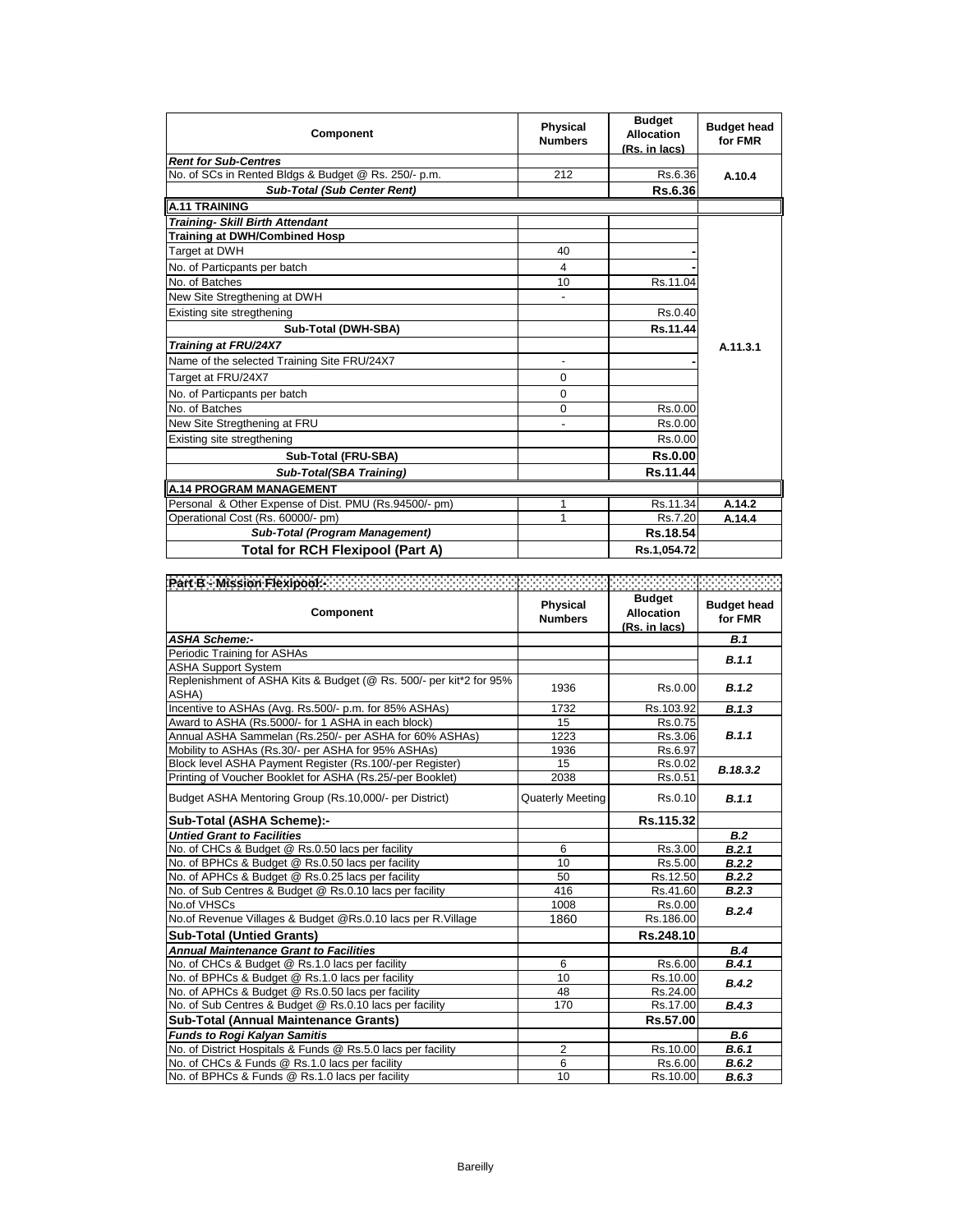| <b>Component</b>                                                                       | Physical<br><b>Numbers</b> | <b>Budget</b><br><b>Allocation</b><br>(Rs. in lacs) | <b>Budget head</b><br>for FMR |
|----------------------------------------------------------------------------------------|----------------------------|-----------------------------------------------------|-------------------------------|
| No. of APHCs & Funds @ Rs.1.00 lacs per facility                                       | 50                         | Rs.50.00                                            | B.6.4                         |
| <b>Sub-Total (Funds for RKS)</b>                                                       |                            | Rs.76.00                                            |                               |
| <b>Operationalisation of District Drug Warehouses</b>                                  |                            |                                                     |                               |
| Contractual Staff (@Rs.2.94 lacs/yr)                                                   | 0                          | Rs.0.00                                             | <b>B.21</b>                   |
| Contingency Expenses (@Rs.2.0 lacs/yr)                                                 | $\Omega$                   | Rs.0.00                                             |                               |
| Sub-Total (Ope. of District Drug Warehouses)                                           |                            | <b>Rs.0.00</b>                                      |                               |
| <b>Mobility Support to DWH &amp; District Combined Hospital</b>                        |                            |                                                     | <b>B.27.8</b>                 |
| Mobility Support to DWH/DCH @Rs.18000/- Per month.                                     | 1                          | Rs.2.16                                             |                               |
| Sub-Total (Funds for Mobility Support to DWH & DCH)                                    |                            | Rs.2.16                                             |                               |
| Mobility Support for Monitoring & Supervision.                                         |                            |                                                     |                               |
| Mobility Support to District Community Mobilizer (@Rs.800/-per day X)<br>8 days/month) | 1                          | Rs.0.77                                             | <b>B.18.3.2</b>               |
| Mobility Support to District Account Manager (@Rs.800/-per day X 6<br>days/month)      | 1                          | Rs.0.58                                             |                               |
| Mobility Support to District Programme Manager (@Rs.800/-per day X)<br>8 days/month)   |                            | Rs.0.00                                             |                               |
| Sub-Total(Mobility Support for Monit. & Supervision)                                   |                            | <b>Rs.1.34</b>                                      |                               |
| <b>Supervision of ANM/ASHAs</b>                                                        |                            |                                                     | B.18.3.2                      |
| Vehicle for Mobility @Rs.18000/-month/block                                            | 15                         | Rs.32.40                                            |                               |
| Sub-Total (Supervision of ANM/ASHAs)                                                   |                            | Rs.32.40                                            |                               |
| <b>Vehicle Support for Specialist</b>                                                  |                            |                                                     | <b>B.27.8</b>                 |
| One Vehicle for 5 block level facility (@Rs.18000/-month)                              | 3                          | Rs.6.48                                             |                               |
| <b>Sub-Total (Vehicle Support for Specialist)</b>                                      |                            | <b>Rs.6.48</b>                                      |                               |
| <b>Diesel for Generator for District Hospitals</b>                                     |                            |                                                     | <b>B.28</b>                   |
| Diesel Support for generator (@Rs.1 lac per month)                                     | 2                          | Rs.24.00                                            |                               |
| Sub-Total (Diesel Support for District Hospital)                                       |                            | Rs.24.00                                            |                               |
| Diesel Support for Generator in Fully Functional CHC.                                  |                            |                                                     |                               |
| Diesel Support for Fully functional CHC (@Rs.35000/-per month)                         | 6                          | Rs.25.20                                            | <b>B.28</b>                   |
| Diesel Support for CHC functional in BPHC building (@Rs.13500/-per<br>month)           | 10                         | Rs.16.20                                            |                               |
| Sub-Total (Diesel Support for fully functional CHCs)                                   |                            | Rs.41.40                                            |                               |
| Saas Bahu Sammelans (1 each at District)                                               |                            |                                                     | B.7.1                         |
| No. of Sammellans & Budget (@Rs. 1.50 lac. Per District)                               | 1                          | Rs.1.50                                             |                               |
| Sub-Total (Saas Bahu Sammelan)<br>Tehsil level Pradhan Sammelan                        |                            | Rs.1.50                                             |                               |
| No. of Sammelans & Budget (@Rs.40,000 per Sammelan)                                    | 6                          | Rs.2.40                                             | <b>B.8.2</b>                  |
| Sub-Total (Tehsil level Pradhan Sammelan)                                              |                            | <b>Rs.2.40</b>                                      |                               |
| Organization of Swasthya Mela                                                          |                            |                                                     |                               |
| Organization of S.Mela @Rs.20000/- Mela/Month at each block.                           | 15                         | Rs.36.00                                            | <b>B.10.1</b>                 |
| Sub-Total (Swasthya Mela)                                                              |                            | Rs.36.00                                            |                               |
| <b>Concurrent Audit</b>                                                                |                            |                                                     |                               |
| Budget @ Rs. 4000/- per month for 12 months                                            | $\mathbf{1}$               | Rs.0.48                                             | <b>B.27.5</b>                 |
| <b>Sub-Total (Concurrent Audit)</b>                                                    |                            | <b>Rs.0.48</b>                                      |                               |
| <b>Health Management Information System (HMIS):-</b>                                   |                            |                                                     |                               |
| Hiring of Vehicle for District HMIS Nodal Officer (@Rs.800/- Visit)                    | 5                          | Rs.0.48                                             |                               |
| Mobility Support for Block HMIS Nodal Officer (@Rs.600/-month)                         | 15                         | Rs.1.08                                             | B.21                          |
| Internet Connectivity @Rs.400/- per month/computer                                     | 17                         | Rs.0.82                                             |                               |
| Consumables & Stationary for Computer, printer (Rs.400/-per<br>month/facility)         | 17                         | Rs.0.82                                             |                               |
| Sub-Total (HMIS)                                                                       |                            | Rs.3.19                                             |                               |
| <b>Programme Management:-</b>                                                          |                            |                                                     |                               |
| <b>Expenses at Additional Director level:-</b>                                         |                            |                                                     |                               |
| Mobility @Rs.2500/-per District per Month.                                             | 4                          | Rs.1.20                                             | <b>B.27.6</b>                 |
| Contingency Expenses @Rs.5000/- month.                                                 | 1                          | Rs.0.60                                             |                               |
| Sub-Total (Exp.at Addl.Director level)-                                                |                            | Rs.1.80                                             |                               |
| <b>Operational Cost for Block Project Management Unit</b>                              |                            |                                                     |                               |
| Honoraria to Block Data Assistant @Rs.8000/-Per Month                                  | 15                         | Rs.14.40                                            | B.27.1                        |
| Communication support to Block Program Manager @Rs.500/-P.M.                           | 15                         | Rs.0.90                                             |                               |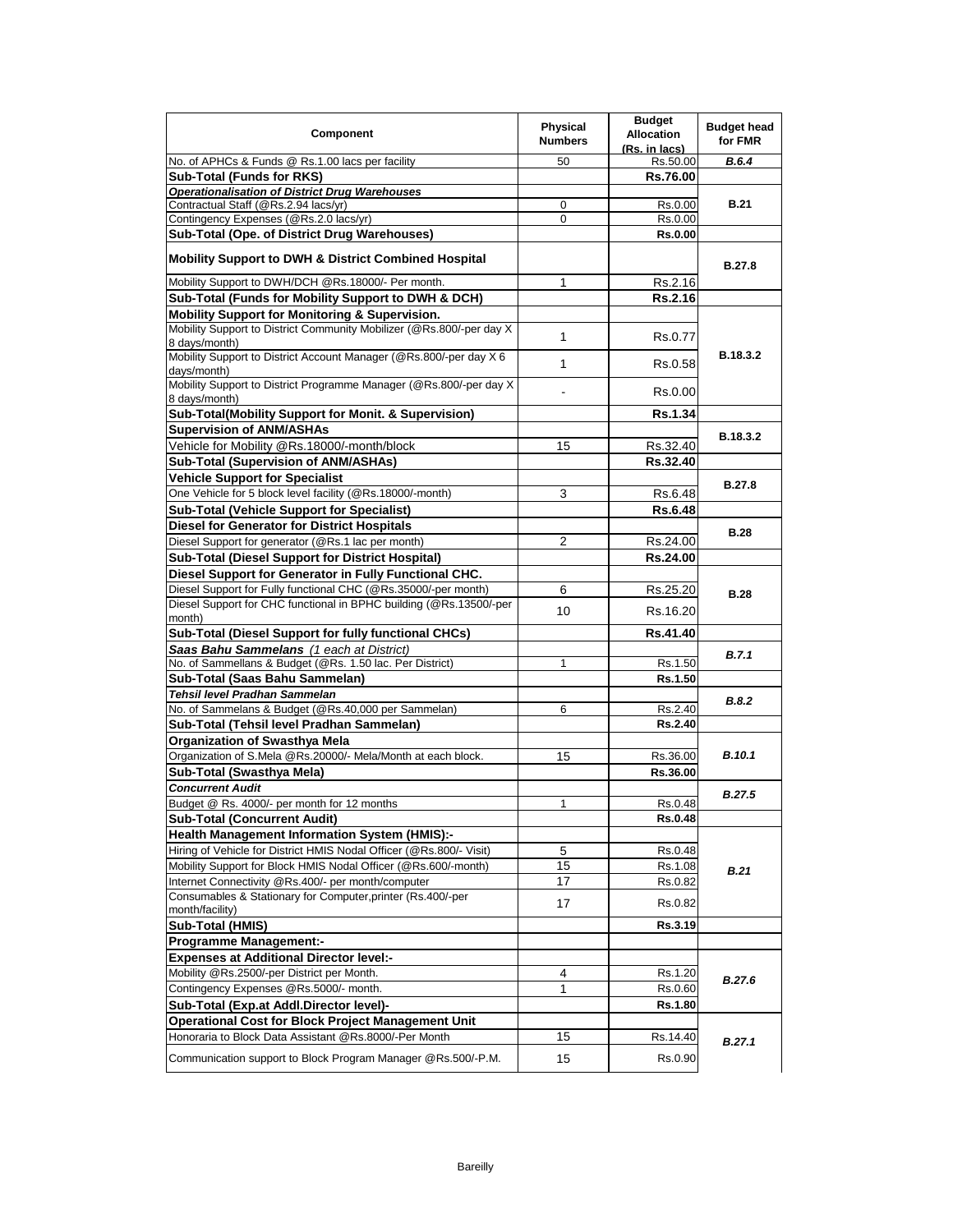| <b>Component</b>                                                                                | Physical<br><b>Numbers</b> | <b>Budget</b><br><b>Allocation</b><br>(Rs. in lacs) | <b>Budget head</b><br>for FMR |
|-------------------------------------------------------------------------------------------------|----------------------------|-----------------------------------------------------|-------------------------------|
| <b>Sub-Total (Operational Cost for BPMU)</b>                                                    |                            | Rs.15.30                                            |                               |
| <b>Provision of Contractual Staff (AYUSH)</b>                                                   |                            |                                                     |                               |
| <b>Position</b>                                                                                 | No.                        | <b>Budget</b>                                       |                               |
| ISM Lady Doctors (@ Rs.24,000/- per month)                                                      | 15                         | Rs.57.36                                            | B.14.4                        |
| AYUSH Doctors (@ Rs.24,000/- per month)                                                         | 8                          |                                                     |                               |
| AYUSH Pharmacists (@ Rs.9,000/- per month)                                                      | 17                         | Rs.14.76                                            | B.14.1                        |
| Sub-Total (Contractual Staff - AYUSH)                                                           |                            | Rs.72.12                                            |                               |
| Integrated Skill Refresher Training for ANM & LHV.                                              |                            |                                                     |                               |
| Total Work load for the year                                                                    | 129                        |                                                     | B.16.3.1                      |
| Total no. of Proposed Batches & Budget @Rs.165950/- per batch.                                  | 8                          | Rs. 13.28                                           |                               |
| Sub-Total (Integrated skill training for ANM/LHV)                                               |                            | Rs.13.28                                            |                               |
| Infrastructure & Manpower for UIP                                                               |                            |                                                     |                               |
| Mobile Workshop at Regional Depot @Rs.4 Lac.                                                    | $\Omega$                   | Rs.0.00                                             |                               |
| Renovation & Electrification of WIC/WIF                                                         |                            | Rs.0.70                                             |                               |
| Expansion of Cold Chain Store at Regional/Divisional Depo                                       | 1                          | Rs.0.50                                             | B.26.5                        |
| Expansion of Cold Chain Workshop @Rs.50000/-year/District.                                      | 1                          | Rs.0.50                                             |                               |
| Mobility Support to Block (1 Vehicle @Rs.800/-per block for 6 days in<br>a month for 12 months) | 15                         | Rs.8.64                                             |                               |
| IVRS System for Tracking of Beneficiaries.                                                      | $\Omega$                   | Rs.0.00                                             | B.18.3.2                      |
| Sub - Total (Infrasturcture & Manpower for UIP)                                                 |                            | Rs.10.34                                            |                               |
|                                                                                                 |                            |                                                     |                               |
| Total for Mission Flexipool (Part B) <b>Contact For Contact To Part Res.760.61</b>              |                            |                                                     |                               |

| SI. | Component                                                                                                                                                                                                                                                                           | <b>Physical</b><br><b>Numbers</b> | <b>Budget</b><br><b>Allocation</b><br>(Rs. in lacs) |
|-----|-------------------------------------------------------------------------------------------------------------------------------------------------------------------------------------------------------------------------------------------------------------------------------------|-----------------------------------|-----------------------------------------------------|
|     | Routine Immunization (Part C)                                                                                                                                                                                                                                                       |                                   |                                                     |
|     | Total Number of Immunization Sessions to be organized in the District                                                                                                                                                                                                               | 25136<br>Sessions/Year            |                                                     |
|     | Mobility support for supervision: Supervisory visits by district level<br>officers for monitoring and supervision of RI @ Rs 50000 /District for<br>district level officers (this includes POL and maintenance) per year                                                            | 1                                 | Rs.0.50                                             |
|     | Alternate Vaccine delivery @ Rs 50/- sessionx 3 months(April-<br>June10) +2 Vehicles /Blocks for 8 days /month for 9 months (July10-<br>March 11)                                                                                                                                   | 25136<br>Sessions/Year            | Rs.12.57                                            |
|     | Focus on Urban slum & underserved areasHiring an ANM @<br>Rs.300/session for four sessions/month/slum of 10000 population and<br>Rs.200/- per month as contingency per slum of i.e. total expense of<br>Rs. 1400/- per month per slum of 10000 population                           | 656                               | Rs.2.30                                             |
|     | Mobilization of children by ASHA /RI Mobilizer @ Rs 150/- per session                                                                                                                                                                                                               | 25136<br>Sessions/Year            | Rs.37.70                                            |
|     | Support for Computer Assistant for RI reporting (with annual<br>increment of 10% wef from 2010-11Districts @ Rs 8000- 10,000 p.m                                                                                                                                                    | 1                                 | Rs.1.06                                             |
|     | Printing and dissemination of tally sheets, monitoring forms, etc. @<br>Rs 1 /beneficiary                                                                                                                                                                                           | 143779<br><b>Benefiaceries</b>    | Rs.1.44                                             |
|     | Quarterly Review & feedback meeting exclusive for RI at district level<br>with one Block MOIC, ICDS CDPO and other stakeholders<br>stakeholders @ Rs 100/- per participant for meeting expenses (lunch,<br>organizational expenses)                                                 | 45                                | Rs.0.18                                             |
|     | Quarterly Review Meetings at Block level Quarterly Review &<br>feedback meeting for exclusive for RI at Block level @Rs 50/-ppas<br>honorarium for ASHA (travel) and Rs 25 /-person at the disposal of<br>MOIC for meeting expenses (refreshments, stationary and Misc<br>expences) | 2518                              | Rs.3.30                                             |
|     | District level orientation training for 2 days of ANM, Multipurpose<br>Health worker @ Rs67300/batch with 20 participants in each batch                                                                                                                                             | 2 Batch                           | Rs.1.35                                             |
|     | One day cold chain handelers training for block level cold chain<br>handlers @ Rs. 26,000 per batch and Rs. 3000 for obsever<br>nominated by State level                                                                                                                            | 1Batch                            | Rs.0.29                                             |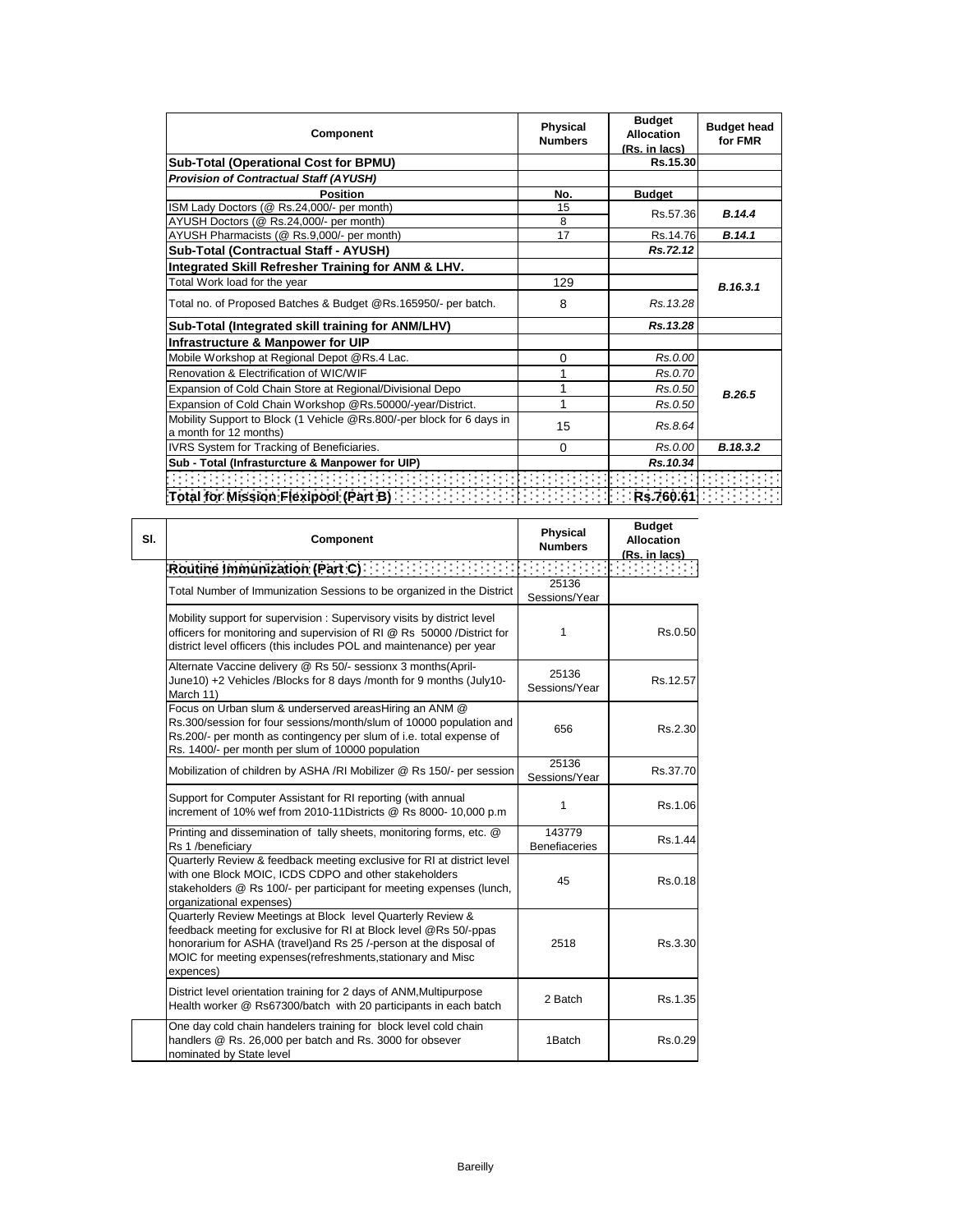| <b>Component</b>                                                                                                                                                                  | Physical<br><b>Numbers</b>     | <b>Budget</b><br><b>Allocation</b><br>(Rs. in lacs) | <b>Budget head</b><br>for FMR |
|-----------------------------------------------------------------------------------------------------------------------------------------------------------------------------------|--------------------------------|-----------------------------------------------------|-------------------------------|
| One day Training of block level data handlers by DIO and District Cold<br>chain Officer to train about the reporting formats of Immunization and<br>NRHM Rs 300/Participant/Block | 15                             | Rs.0.05                                             |                               |
| Microplanning at SC levelRs 100/- per subcentre (meeting at block<br>level, logistic)                                                                                             | 416                            | Rs.0.42                                             |                               |
| Microplanning at Block & District levelFor consolidation of microplan<br>at PHC/CHC level @ Rs 1000/- block & at district level @ Rs 2000/-<br>per district                       | 1District & 15<br><b>Block</b> | Rs.0.17                                             |                               |
| Consumables for computer including provision for internet access for<br>RIMSRs 400/- Month / Districts                                                                            | 1                              | Rs.0.05                                             |                               |
| Red/Black Plastic bags etc, 2 bags per session @ Rs. 2/Bag                                                                                                                        | 25136<br>Sessions/Year         | Rs.1.24                                             |                               |
| Purchase of Bleach/Hypochlorite solution for cold chain points                                                                                                                    | 20 Vaccine<br>storage points   | Rs.0.08                                             |                               |
| Purchase of Twin bucket Rs 400 per PHC/CHC per year                                                                                                                               | 20 Vaccine<br>storage points   | Rs.0.06                                             |                               |
| Funds for purchase of small polythene zipper bags to keep vaccines<br>in the vaccine carriers Rs. 0.5/polythene bag X total number of<br>sessions/year +10% wastage               | 25136<br>Sessions/Year         | Rs.0.16                                             |                               |
| Funds for preparing disposal pit for disposal of sharp immunization<br>waste. Rs. 3500/pit with 50% pits                                                                          | 10 Pits                        | Rs.0.35                                             |                               |
| <b>RI</b> subtotal                                                                                                                                                                |                                | Rs.63.27                                            |                               |
| <b>Cold Chain maintenance</b>                                                                                                                                                     |                                |                                                     |                               |
| Cold chain maintenance@Rs 500/Block & Rs 10,000/District/Year                                                                                                                     | 1District & 8<br><b>Block</b>  | Rs.0.20                                             |                               |
| POL for vaccine delivery from State to District and from district to<br>PHC/CHCs @ Rs. 100000/- district/Year                                                                     | 1District                      | Rs.1.00                                             |                               |
| <b>Subtotal Cold Chain</b>                                                                                                                                                        |                                | Rs.1.20                                             |                               |
| <b>Budget to be released to Division</b>                                                                                                                                          |                                |                                                     |                               |
| Three day training of Medical Officers on RI using revised MO training<br>module-training at RFPTC                                                                                | 6Batches                       | Rs.8.70                                             |                               |
| TOT batch for cold chain handlers training                                                                                                                                        | $\Omega$                       | Rs.0.00                                             |                               |
| Operational expenses at Divisional level                                                                                                                                          | 1unit                          | Rs.0.25                                             |                               |
| <b>Subtotal to Division</b>                                                                                                                                                       |                                | Rs.8.95                                             |                               |
| <b>Total Part C</b>                                                                                                                                                               |                                | Rs.73.42                                            |                               |

| Part D - National Program |                                                     |                                   |                                                     |                               |  |
|---------------------------|-----------------------------------------------------|-----------------------------------|-----------------------------------------------------|-------------------------------|--|
| 1. NPCB                   |                                                     |                                   |                                                     |                               |  |
| SI.                       | Component                                           | <b>Physical</b><br><b>Numbers</b> | <b>Budget</b><br><b>Allocation</b><br>(Rs. in lacs) | <b>Budget Head</b><br>for FMR |  |
| 1.1                       | Govt Sector 30% of Tot. Trgt @531/cat.oprt.(IOL)    | 4670                              | 2479770                                             |                               |  |
| 1.2                       | NGO Sector 20% of Tot Trgt @ 656/Cat. Oprt.(IOL)    | 3114                              | 2042784                                             |                               |  |
| 1.3                       | Pvt. Sector 50% of Tot trgt.                        | 7784                              | 0                                                   |                               |  |
|                           | <b>Sub Total</b>                                    | 15568                             | 4522554                                             |                               |  |
| $\mathbf{2}$              | SES (Free Spec. to Children) @ of 100/-Spec         | 1517                              | $\Omega$                                            |                               |  |
| 3                         | Vision Centre @ 50,000/Centre Equipment             | 1 Govt/NGO                        | 50000                                               |                               |  |
| 4                         | Operations other than Cataract                      | 257                               | 257000                                              |                               |  |
| 5                         | Eve Collection @ 500/Cornea.                        | U                                 | $\Omega$                                            |                               |  |
|                           | Total allocated for the District in Rs.             |                                   |                                                     |                               |  |
|                           |                                                     | 17342                             | 4829554                                             |                               |  |
| 2.                        | <b>RNTCP(WB)</b>                                    |                                   |                                                     |                               |  |
| SI.                       | Component                                           | <b>Physical</b><br><b>Numbers</b> | <b>Budget</b><br><b>Allocation</b>                  | <b>Budget Head</b><br>for FMR |  |
| 1                         | <b>CIVIL WORKS</b>                                  |                                   | (Rs. in lacs)<br>91900                              |                               |  |
|                           | <b>2 LABORATORY MATERIALS</b>                       |                                   | 640000                                              |                               |  |
|                           | 3 HONERARIUM                                        |                                   | 928988                                              |                               |  |
|                           | 4 IEC/PUBLICITY                                     |                                   | 220700                                              |                               |  |
|                           | <b>5 EQUIPMENT MAINTENANCE</b>                      |                                   | 140400                                              |                               |  |
|                           | 6 TRAINING                                          |                                   | 347575                                              |                               |  |
| 7                         | <b>POL &amp;VEHICLE MAINTENANCE</b>                 |                                   | 160000                                              |                               |  |
|                           | <b>8 VEHICLE HIRING CHARGES</b><br>9 NGO/PP SUPPORT |                                   | 396000<br>357360                                    |                               |  |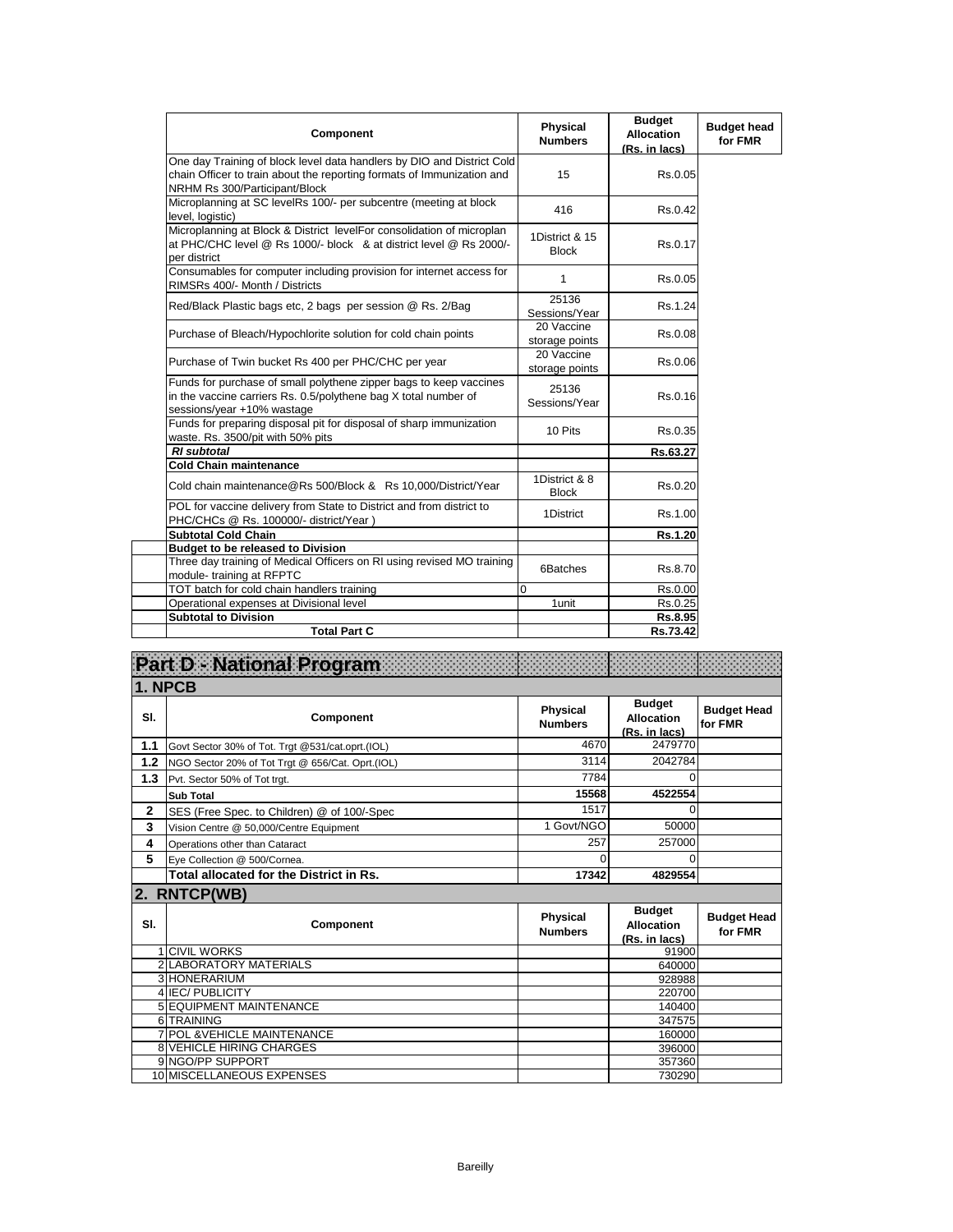|         | Component                                                                                         | <b>Physical</b><br><b>Numbers</b> | <b>Budget</b><br><b>Allocation</b><br>(Rs. in lacs) | <b>Budget head</b><br>for FMR |
|---------|---------------------------------------------------------------------------------------------------|-----------------------------------|-----------------------------------------------------|-------------------------------|
|         | 11 CONTRACTUAL SERVICES                                                                           |                                   | 5805000                                             |                               |
|         | 12 PRINTING                                                                                       |                                   | 231578                                              |                               |
|         | 13 RESEARCH & STUDIES                                                                             |                                   |                                                     |                               |
|         | 14 MEDICAL COLLEGES                                                                               |                                   | 10000                                               |                               |
|         | 15 PROCUREMENT OF VEHICLES                                                                        |                                   | 350000                                              |                               |
|         | 16 PROCUREMENT OF EQUIPMENT                                                                       |                                   |                                                     |                               |
|         | Sub-TOTAL                                                                                         |                                   | 10409791                                            |                               |
|         | <b>Grand Total</b>                                                                                |                                   | 10409791                                            |                               |
| 3. NLEP |                                                                                                   |                                   |                                                     |                               |
|         | <b>Activities</b>                                                                                 | Physical<br><b>Targets</b>        | <b>Financial</b><br><b>Allocation</b>               |                               |
|         |                                                                                                   |                                   |                                                     |                               |
|         | 1 Contractual Services- Driver                                                                    |                                   |                                                     |                               |
|         | Remuneration @ Rs. 7,000/= P.M.                                                                   | 2                                 | 168000                                              |                               |
|         | Sub total                                                                                         |                                   | 168000                                              |                               |
|         | 2 Office Maintenance                                                                              |                                   |                                                     |                               |
|         | Telephone/Fax/Internet @ Rs. 15,000/= P.A.                                                        |                                   | 15000                                               |                               |
|         | Office Operation & Maintenance @ Rs. 18,000/= P.A.                                                |                                   | 18000                                               |                               |
|         | Consum-ables Stationery @ Rs. 24,000 P.A.                                                         |                                   | 24000                                               |                               |
|         | Maintenance of Office Equipment & Furniture etc.                                                  |                                   | 15000                                               |                               |
|         | Sub total                                                                                         |                                   | 72000                                               |                               |
|         | 3 Mobility-                                                                                       |                                   |                                                     |                               |
|         | Vehicle operation / hiring of 1 Vehicle @ Rs 75000 P.A.                                           |                                   | 75000                                               |                               |
|         | Sub total<br>4 Training                                                                           |                                   | 75000                                               |                               |
|         | 4 Days' Training of newly recruited Medical Officers @ Rs 28,000 per                              |                                   |                                                     |                               |
|         | batch of 30 trainees                                                                              | 12                                | 11200                                               |                               |
|         | 3 Days' Training of newly recruited Health Workers @ Rs 24,000 per                                |                                   |                                                     |                               |
|         | batch of 30 trainees                                                                              | 0                                 | 0                                                   |                               |
|         | 2 Days' Refresher Training of Medical Officers @ Rs 16,000 per batch                              |                                   |                                                     |                               |
|         | of 30 trainees<br>2 Days' Refresher Training of Health Workers @ Rs 16,000 per batch              | 30                                |                                                     |                               |
|         | of 30 trainees                                                                                    | 120                               | 80000                                               |                               |
|         | Sub total                                                                                         |                                   | 91200                                               |                               |
|         | 5 Procurement                                                                                     |                                   |                                                     |                               |
|         | Supportive medicines and other items for patients @ Rs39 per patient                              |                                   |                                                     |                               |
|         | under treatment                                                                                   |                                   | 37400                                               |                               |
|         | Splints, Crutches, Items for Deformity Patients Rs. 15/= per patient                              |                                   |                                                     |                               |
|         | under treatment                                                                                   |                                   | 14500                                               |                               |
|         | Patient Welfare Rs. 26/= per patient under treatment                                              |                                   | 24900                                               |                               |
|         | Printing of forms @ Rs. 39/= per patient under treatment                                          |                                   | 37400                                               |                               |
|         | Sub total                                                                                         |                                   | 114200                                              |                               |
|         | <b>6 IEC Activities</b>                                                                           |                                   |                                                     |                               |
|         | Rallies @ Rs. 5,000/= each                                                                        | 2                                 | 10000                                               |                               |
|         | School Quiz @ Rs. 1000/= each                                                                     | 10                                | 10000                                               |                               |
|         | IPC workshops of ASHA @ Rs. 5000/= each                                                           | $\overline{2}$                    | 10000                                               |                               |
|         | Health Mela in local festivals, Melas etc. @ Rs. 5,000/= each                                     |                                   | 5000                                                |                               |
|         | Sub total                                                                                         |                                   | 35000                                               |                               |
|         | 7 Urban Leprosy Project                                                                           |                                   |                                                     |                               |
|         | <b>Supportive Medicines</b>                                                                       |                                   | 18000                                               |                               |
|         | Monitoring & Supervision                                                                          |                                   | 12000                                               |                               |
|         | MDT delivery & follow-up services                                                                 |                                   | 28200                                               |                               |
|         | Sub total                                                                                         |                                   | 58200                                               |                               |
|         | 8 Incentive to Ashas                                                                              |                                   | 80800                                               |                               |
|         | 9 Review Meetings                                                                                 |                                   | 18000                                               |                               |
|         | 10 Disability Prevention & Medical Rehabilitation<br>Screening Camp for selection of RCS patients |                                   |                                                     |                               |
|         | Screening Camp - miscellaneous expenses                                                           |                                   | 20000<br>20000                                      |                               |
|         | Screening Camp- Self Care Kits & patient Welfare items                                            |                                   | 20000                                               |                               |
|         | Sub total                                                                                         |                                   | 60000                                               |                               |
|         | 11 Cash Assistance                                                                                |                                   |                                                     |                               |
|         | Cash assistance- POL for Vehicle                                                                  |                                   | 20000                                               |                               |
|         | Cash assistance- TA DA for Leprosy Staff                                                          |                                   | 60000                                               |                               |
|         | Sub total                                                                                         |                                   | 80000                                               |                               |
|         | <b>Grand Total</b>                                                                                |                                   | 852400                                              |                               |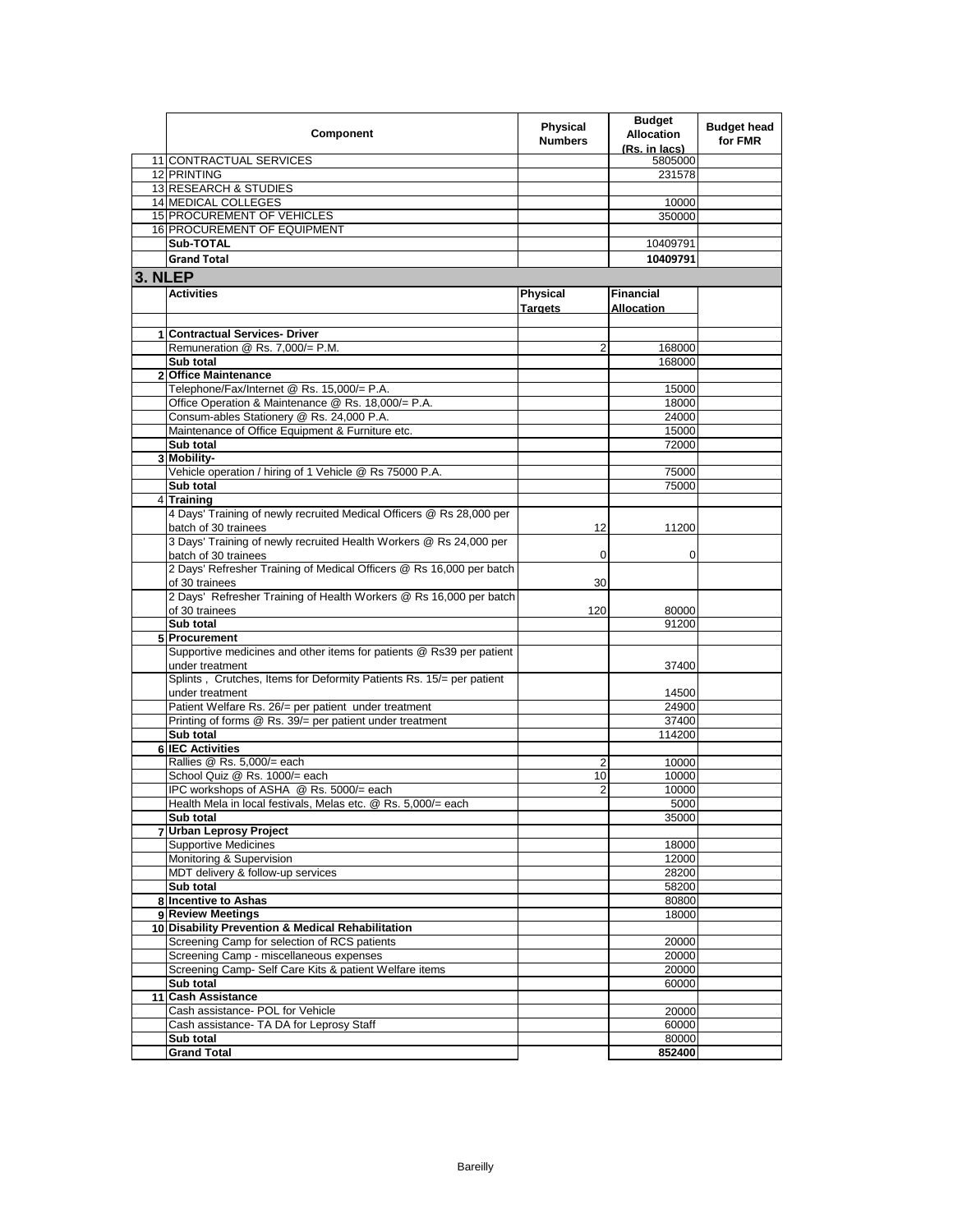|            | Component                                                                              | <b>Physical</b><br><b>Numbers</b> | <b>Budget</b><br><b>Allocation</b><br><u>(Rs. in lacs)</u> | <b>Budget head</b><br>for FMR |  |  |  |
|------------|----------------------------------------------------------------------------------------|-----------------------------------|------------------------------------------------------------|-------------------------------|--|--|--|
| 4. NVBDCP  |                                                                                        |                                   |                                                            |                               |  |  |  |
| S1.<br>No. | <b>Activity Proposed</b>                                                               | Physical<br><b>Numbers</b>        | <b>Budget</b><br><b>Allocation (Rs.</b><br>In lacs)        | <b>Budget head</b><br>for FMR |  |  |  |
|            | 1 DBS (Domestic Budgetary Support)                                                     |                                   |                                                            |                               |  |  |  |
|            | 1.1 Malaria                                                                            |                                   |                                                            |                               |  |  |  |
|            | Incentive to ASHA                                                                      |                                   |                                                            |                               |  |  |  |
|            | Training                                                                               |                                   |                                                            |                               |  |  |  |
|            | Monitoring & Supervision                                                               |                                   | 45000                                                      |                               |  |  |  |
|            | BCC/IEC Anti Malaria Month                                                             |                                   | 25000                                                      |                               |  |  |  |
|            | Malaria: Total                                                                         |                                   | 70000                                                      |                               |  |  |  |
|            | 1.2 Elimination of Lymphatic Filarisis                                                 |                                   |                                                            |                               |  |  |  |
|            | Training of MO's                                                                       |                                   | 49353.5                                                    |                               |  |  |  |
|            | Training of Paramedical / Supervisor                                                   |                                   | 148060.5                                                   |                               |  |  |  |
|            | Night Survey                                                                           |                                   | 47000                                                      |                               |  |  |  |
|            | POL/Mobility                                                                           |                                   | 81000                                                      |                               |  |  |  |
|            | Training of drug Disrtibuters                                                          |                                   | 328752                                                     |                               |  |  |  |
|            | Honorarium of drug distributers                                                        |                                   | 917766                                                     |                               |  |  |  |
|            | Honorrium of Supervisors                                                               |                                   | 107301                                                     |                               |  |  |  |
|            | <b>Morbity Management</b>                                                              |                                   | 70000                                                      |                               |  |  |  |
|            | Inter Sectoral Conver. & social mobilization in Ly. Filariasis<br>from malaria BCC/IEC |                                   | 210000                                                     |                               |  |  |  |
|            | Filaria: Total                                                                         |                                   | 1959233                                                    |                               |  |  |  |
|            | 1.3 Dengue/ Chikungunya                                                                |                                   |                                                            |                               |  |  |  |
|            | Apex Referral Lab                                                                      |                                   |                                                            |                               |  |  |  |
|            | sentinel surveillance Hospital                                                         |                                   |                                                            |                               |  |  |  |
|            | Epidemic Preparedness & rapid response                                                 |                                   | 1.5                                                        |                               |  |  |  |
|            | Training Workshop                                                                      |                                   |                                                            |                               |  |  |  |
|            | Dengue/ Chikungunya from malaria BCC/IEC                                               |                                   | 0.64                                                       |                               |  |  |  |
|            | Dengue/ Chikungunya: Total                                                             |                                   | 2.14                                                       |                               |  |  |  |
|            | $1.4$ AES/JE                                                                           |                                   |                                                            |                               |  |  |  |
|            | Strengthing of Surveillance Treatment facilities                                       |                                   | 0                                                          |                               |  |  |  |
|            | Strengthing of Surveillance diagnosis JE lab facilities                                |                                   | 25000                                                      |                               |  |  |  |
|            | Capacity building / Traiging                                                           |                                   | 0                                                          |                               |  |  |  |
|            | monitoring and Supervision                                                             |                                   | 0                                                          |                               |  |  |  |
|            | Communi. Awareness in JE/AES from Malaria BCC/IEC                                      |                                   |                                                            |                               |  |  |  |
|            | AES/JE: Total                                                                          |                                   | 25000                                                      |                               |  |  |  |
|            | 2 Kala-azar                                                                            |                                   |                                                            |                               |  |  |  |
|            | <b>Kalazar Survey</b>                                                                  |                                   |                                                            |                               |  |  |  |
|            | Kalazar Fortnight Campain                                                              |                                   |                                                            |                               |  |  |  |
|            | IEC/BCC                                                                                |                                   |                                                            |                               |  |  |  |
|            | <b>Labour Charges</b>                                                                  |                                   |                                                            |                               |  |  |  |
|            | Total Kala-azar                                                                        |                                   | 0                                                          |                               |  |  |  |